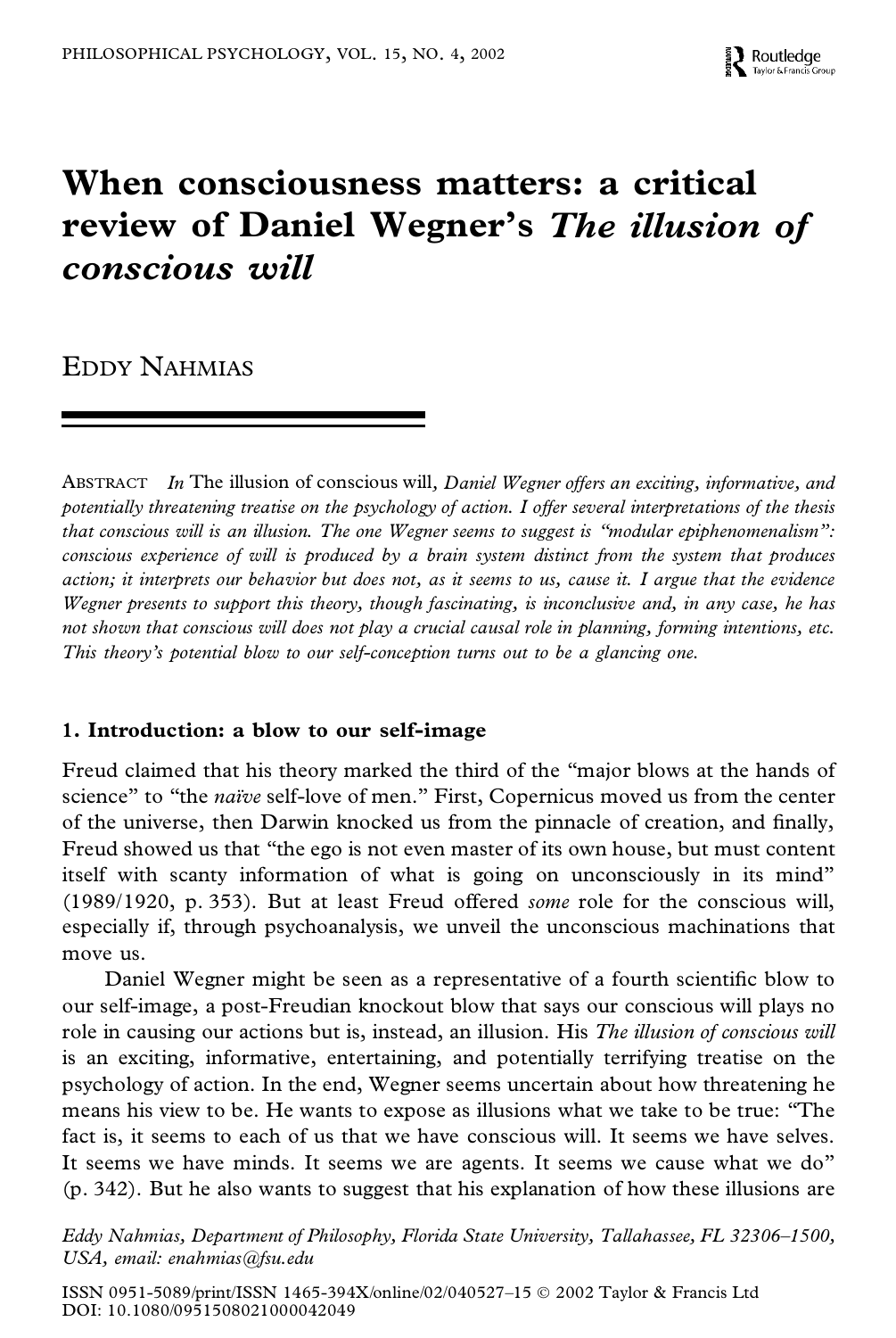produced by the brain allows them an important place in our lives: "After all, the apparent mental causation approach does not throw out conscious will entirely; it instead explains how the experience comes to be … Ultimately, our experience of conscious will may have more influence on our moral lives than does the truth of our behavior causation" (pp. 334, 341).

I don't think he can have it both ways. If we accepted his theory as true, it would threaten our conception of ourselves as free and responsible (as Wegner recognizes in various places—e.g. in his contrast between the positive illusion of control and a "resignation to determinism"; pp. 332–333). In any case, I will argue that his thesis is overstated. Wegner has gathered a tremendous amount of interesting empirical work and presented it in an engaging manner. Despite his arsenal of empirical findings, however, he has not shown that our conscious will is an illusion—at least not in the strong sense that says our conscious experience of willing our actions plays no important causal role in how we act. Weaker interpretations of Wegner's thesis, more accurate in light of the research he presents, suggest that this blow to our self-image is a glancing one.

## **2. Interpretations of** *The illusion of conscious will*

Wegner summarizes his main thesis in several different ways, and it can be difficult to discern exactly what he is trying to say and, hence, how threatening his thesis is to our sense of self and free will. I will describe three ways one might interpret the claim that conscious will is an illusion. Wegner hints at the first two but argues most clearly for a third interpretation. I will argue that the evidence he marshals in support of this interpretation is unconvincing.

Wegner writes, "The experience of consciously willing an action is not a direct indication that the conscious thought has caused the action. Conscious will, viewed in this way, may be an extraordinary illusion indeed" (p. 2). What might this mean?

## *2.1. Dualism is false?*

One way to interpret the claim that conscious will is an illusion is that the prevalent commonsense view of the mind—what Ryle called the "Official Doctrine"—is wrong: there is not a mental force that causes bodily behaviors, no ghostly soul that moves the machine. So, in the quotation above, the mistake would involve our Cartesian belief that "conscious thought" certainly doesn't *seem* like a physical entity but it certainly *does* seem like it moves us to act. The illusion would be analogous to our old belief that the sun revolves around the earth because it certainly *seems* like we are not moving and the sun is.

It would be odd if dualism is the illusion Wegner is describing, since this claim would be uncontroversial to many of his readers, certainly to most psychologists and philosophers. Furthermore, though neuroscientific evidence continues to whittle down any role for a non-physical soul, this is not the sort of evidence Wegner discusses. Yet sometimes it seems he is trying to make a case against dualism when he emphasizes that the way mental causation *appears* to us is like Cartesian interac-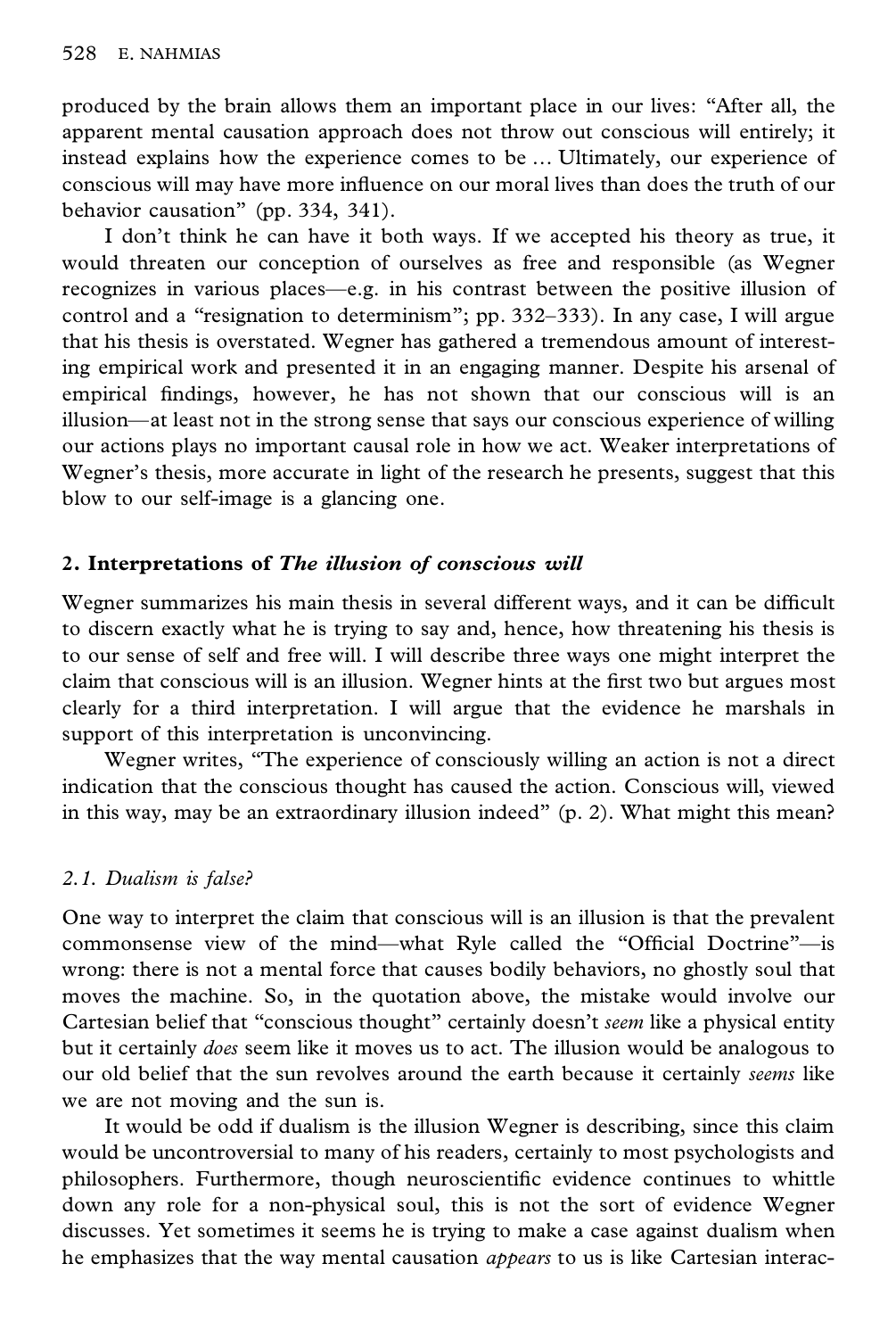tionism—"We intended to do it, so we did it"  $(p, 27)$ —but the way actions are actually caused involves mechanisms about which we are unaware. Wegner writes, "people have at hand two radically different systems of explanation, one for minds and one for everything else" (p. 21). We apply the mentalistic explanations, with their reference to beliefs, desires, purposes, and intentions, to our own and others' behaviors: "we find it enormously seductive to think of ourselves as having minds" (p. 26). But, Wegner suggests, such explanations are mistaken in the sense that "the real causal sequence underlying human behavior involves a massively complicated set of mechanisms … [and] the mind can't ever know itself well enough to be able to say what the causes of its actions are" (pp. 27–28).

Again, this claim is uncontroversial to anyone who thinks we are not conscious of the neural mechanisms in our brains. And the claim that we are not conscious of the causes of our behavior becomes tautological when he asserts, "The real causes of human action are unconscious" (p. 97). What *is* controversial is how to cash out these claims. If Wegner is not just denying the untenable dualism suggested by our ordinary language of mental causation, perhaps he is suggesting that conscious processes simply cannot cause physical behavior.

## *2.2. Epiphenomenalism is true?*

Perhaps the way to interpret the illusion, then, is that all conscious mental states simply do not have any causal influence on what we do; they are epiphenomenal. The role of consciousness is illusory, then, because despite how it seems, the existence of conscious will has no effects on how we behave. It is a side effect, like Huxley's example of the steam whistle that is caused by the train's engine but does not move the train (cited on p. 317). Wegner suggests that the conscious will is caused by the "engine" of the brain (the "empirical will") but does not itself move us to act: "Whatever empirical will there is rumbling along in the engine room—an actual relation between thought and action—might in fact be inscrutable to the driver of the machine (the mind)" (p. 28). Perhaps conscious will could even be stripped off of the mind's activity without this affecting what we do. This strong view is related to the issues philosophers worry about when they discuss the problem of zombies, absent qualia, and of course, mental causation. One worry is that, if the cause of behavior can be sufficiently explained by low-level ("unconscious") mechanisms, what role is left for conscious processes?

In fact, I don't think Wegner means to raise this metaphysical worry, despite his suggestions that mechanistic explanations are real and mentalistic explanations are illusory. Though his bibliography includes an impressive number of references to works of philosophy, he does not really engage with the philosophical questions about mental causation. Instead, he denies that conscious will is entirely inefficacious: "the experience of conscious will that is created in this way [by unconscious mechanisms] need not be a mere epiphenomenon. Rather than a ghost in the machine, the experience of will is a feeling that helps us to appreciate and remember our authorship of the things our minds and bodies do" (p. ix; see Chapter 9). Nonetheless, he clearly has in mind some sort of epiphenomenalism: "Why, if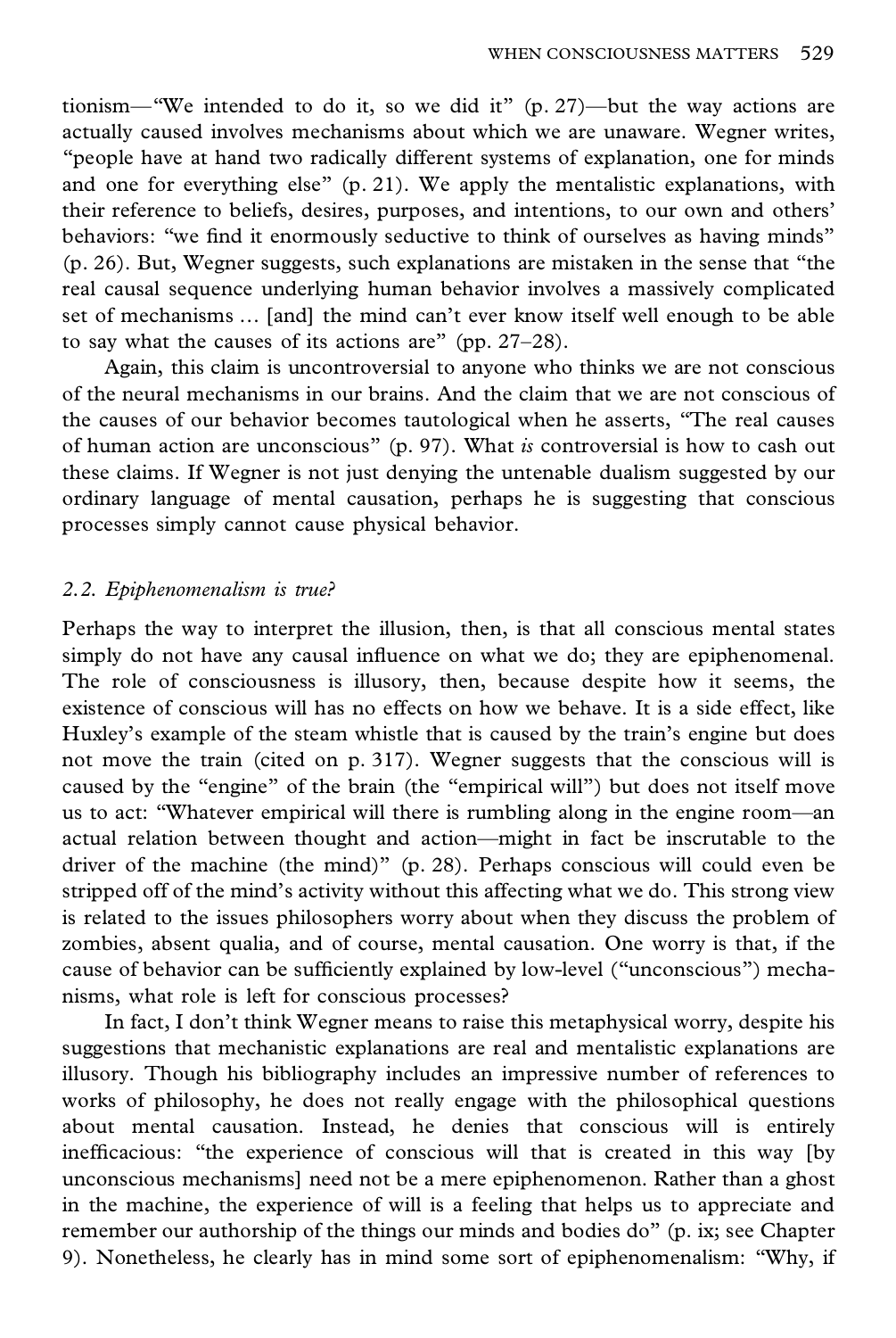this experience of will is not the cause of action, would we even go to the trouble of having it? What good is an epiphenomenon?" (p. 318). So what does he have in mind?

## *2.3. Modular epiphenomenalism is true*

The third way to interpret the claim that conscious will is an illusion puts an empirical face on the metaphysical claim of epiphenomenalism. It says that the conscious will is explicable in terms of brain processes but that these brain processes are not "in the loop" when it comes to producing actions. It is *not* that conscious mental states in general are epiphenomenal but that specifically those thoughts and intentions we experience just before actions as the cause of those actions do not in fact cause our actions. Furthermore, the conscious experience of will is not entirely impotent—it "helps us appreciate and remember what we are doing" (p. 325), and it is "the person's guide to his or her own moral responsibility for action" (p. 341). (In offering these roles for conscious will, Wegner thinks he can dampen the blow of his thesis and even provide an explanation of free will—but see discussion below.)

Wegner thus suggests what I will call "modular epiphenomenalism." He describes conscious will as a module or system in the brain that functions to interpret behavior in terms of mental states such as beliefs, desires, intentions, and plans. But this module, responsible for producing the experience of will, is separate from the modules or systems that actually cause behavior, what he calls the "empirical will." Most of the evidence discussed in the book is used by Wegner to demonstrate that the experience of will and the empirical will "come apart often enough to make one wonder whether they may be produced by separate systems in the mind" (p. 11). The "interpretive module" is epiphenomenal, then, in the sense that its activity is independent from and occurs too late to affect the brain systems that cause behavior. Its function is to observe and theorize about behavior, not produce it.

So, modular epiphenomenalism is an empirical claim about the timing of and connections between events in the brain: sluggish conscious processes are too slow to occur before behavior is generated, and they are on a one-way exit from the behavior-production system: "The brain, in turn, shows evidence that the motor structures underlying action are distinct from the structures that allow the experience of will. The experience of will may be manufactured by the interconnected operation of multiple brain systems, and these do not seem to be the same as the systems that yield action" (p. 49) [1]. The brain systems involved in producing conscious intentions are modules (or, when diagrammed, boxes) which receive input about what behaviors are being produced but which themselves produce no output relevant to the behavior they represent. Wegner's central diagram captures this idea.

Wegner cites three sources of evidence to support the anatomical and temporal claims of this modular theory. First, he discusses psychologists, such as Alan Leslie and Simon Baron-Cohen, who argue that "theory of mind" (our ability to understand mental states and their relations to behavior) may be a specialized module (p. 24). This view of theory of mind is controversial, but even if true, it would not show that theory of mind always involves retrospective interpretation, never prospec-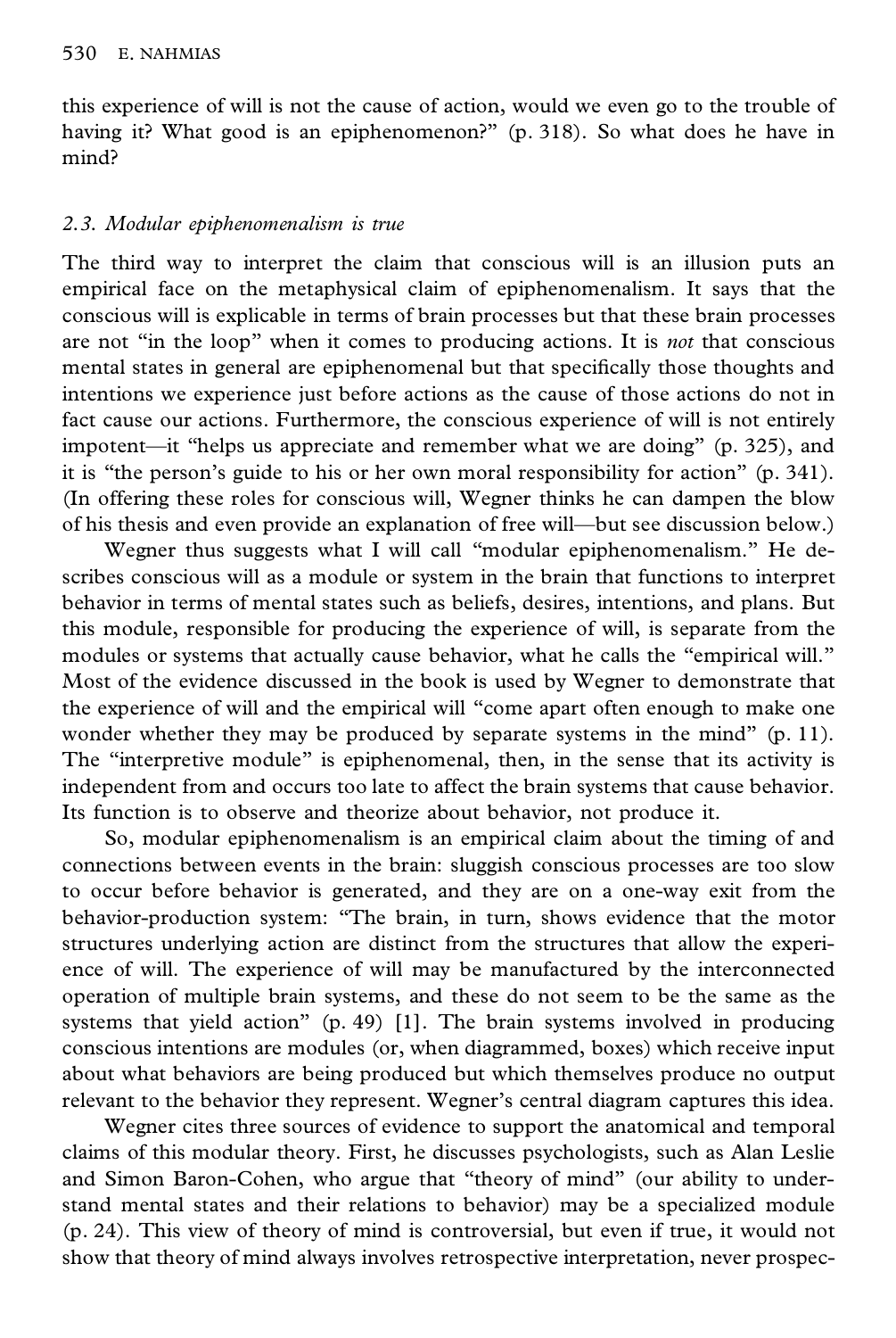

FIG. 1: The experience of conscious will arises when a person infers an apparent causal path from thought to action. The actual casual paths are not present in the person's consciousness. The thought is caused by unconscious mental events, and the action is caused by unconscious mental events, and these unconscious mental events may also be linked to each other directly or through yet other mental or brain processes. The will is experienced as a result of what is apparent, though, not what is real. *Source*: Wegner (2002, p. 68).

tive influence. Many actions involving, for instance, social coordination, deception, and self-control require theory of mind (as suggested by the difficulty they pose for autistics, young children, and animals which supposedly lack theory of mind). There is no reason to think this module (if it is a module) represents "the endpoint of a very elaborate inference system underlying apparent mental causation" (p. 325) rather than an important component in planning and executing some types of action.

Wegner's second source of evidence for modular epiphenomenalism is drawn from Benjamin Libet's experiments on the role of conscious will in voluntary behavior. These well-known experiments suggest that unconscious neural activity (the readiness potential) precedes subjects' conscious awareness of their desire to, say, move a finger. Wegner uses these results to suggest that the experience of conscious will might not even be a link in the "causal chain leading to action"; instead, "it might just be a loose end—one of those things, like the action, that is caused by prior brain and mental events" (p. 55). The image, which recurs throughout the book, is that unconscious mental activity  $A$  is a common cause for both behavior *B* and the experience of willing the action *C*: *A* is the *real* cause of *B*, and *C* is a separate effect that comes too late to influence *B*. (Wegner also notes that there may be two separate unconscious causes  $A_1$  for *B* and  $A_2$  for *C* and that  $A_1$  and *A*<sup>2</sup> may or may not be connected—see Figure 1.)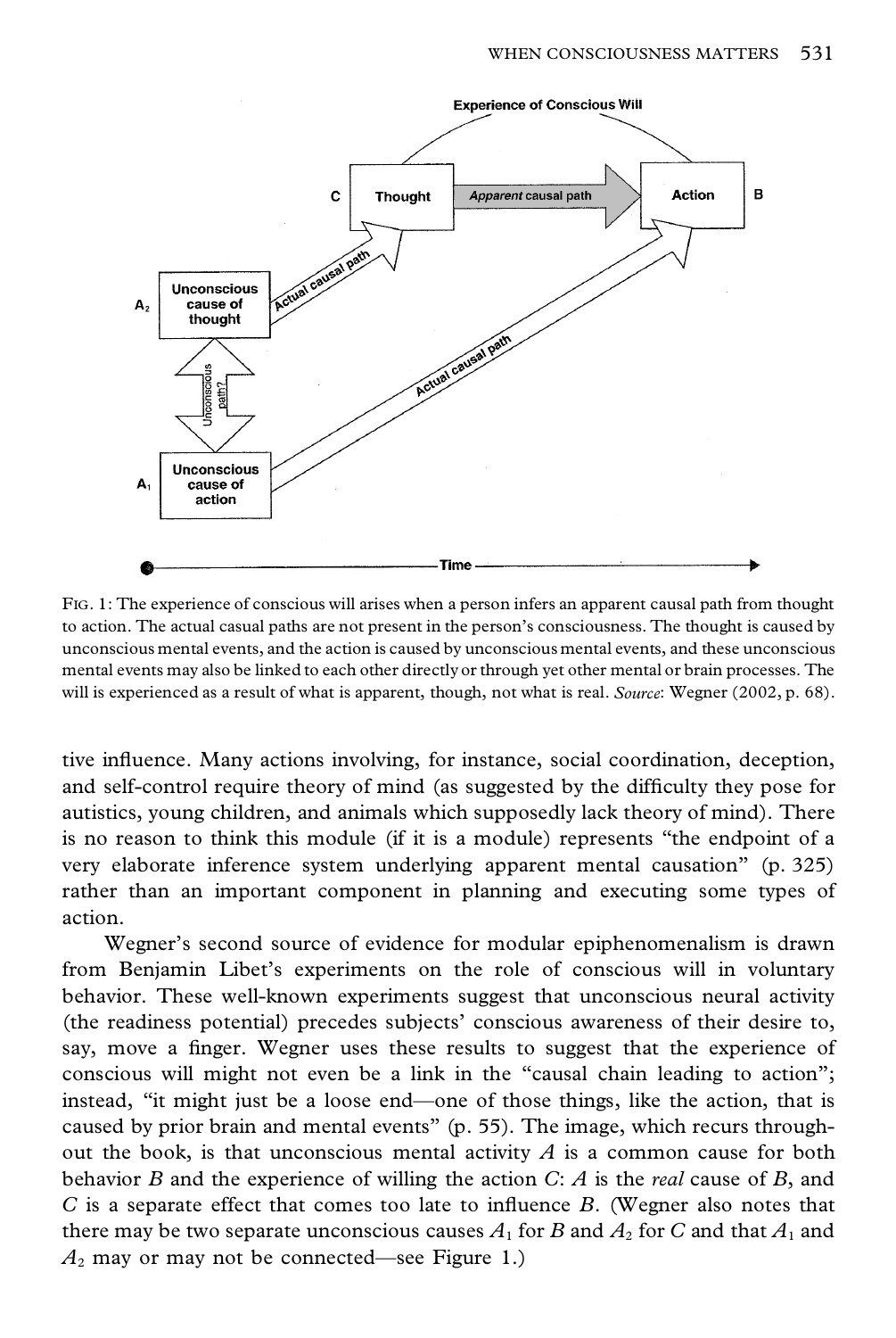But Libet himself suggests that our awareness of volition occurs in time to veto the action—so conscious will is not causally cut off from action production. More important considerations involve common critiques of Libet's work. First of all, Libet's discussion neglects the role of earlier conscious intentions—for instance, the subjects' accepting the instructions and deciding to spontaneously lift a finger later. Libet's results, unless generalized as Wegner proposes, do not challenge the causal role of the "action plan" (or pre-intention) formed when subjects agree to do what is asked of them. Second, there is the difficulty of picking out the phenomenology and timing of "willing," and of trying to time it precisely. Try spontaneously lifting your finger several times (and pay attention to the experience). When I ask people to do this, they report quite different feelings: some feel themselves initiate the movement, some feel the urge come upon them, and some feel the desire to move only *after* they move. The language Libet uses in various places ("urge," "desire," "decision," "intention") is as diverse as the phenomenology. In any case, as commentators have often observed (see Libet, 1985), anyone who is not a dualist should not be surprised that brain activity precedes conscious awareness. The question is whether, as Wegner suggests, *only* unconscious processes cause action and all brain processes "underlying" conscious will (to use Wegner's vague language of the metaphysical relation) are epiphenomenal. Libet's results do not show this.

Finally, Wegner argues that the modular view is supported by experiments using direct electrical stimulation to different parts of the cortex. Some stimulations produce behaviors experienced as unwilled—"I didn't do that. You did" (p. 45) while others produce behavior that is accompanied by an experience of will (so subjects then invent a reason why they performed the stimulated behavior). Wegner concludes: "the brain structure that provides the experience of will is *separate* from the brain source of action" (p. 47). This interpretation neglects the possibility that different stimulations may simply hit the complicated "causal chain" in various places—after all, you can hit my knee with a mallet and I'll move it without experiencing the movement as willed. In any case, it should not be surprising that the brain's systems for perception of action and production of action are not identical. We need to perceive actions without producing them when, for instance, we observe others acting, and we need to produce actions without perceiving what we are doing when we act very quickly (e.g., hitting a fastball). But to say the systems are not identical is not to say they are unconnected [2].

## **3. Exceptions as rules?**

Wegner seems to realize the tenuous nature of the support these research programs provide for his conclusions. Thus, he often uses tentative language to describe his conclusions: "This, in turn, suggests the interesting *possibility* that conscious will is an add-on, an experience that has its own origins and consequences. The experience of will *may not be* very firmly connected to the processes that produce action, in that whatever creates the experience of will *may* function in a way that is only loosely coupled with the mechanisms that yield action" (p. 47, my italics). There is nothing wrong with scientists being cautious in their interpretations of empirical work—it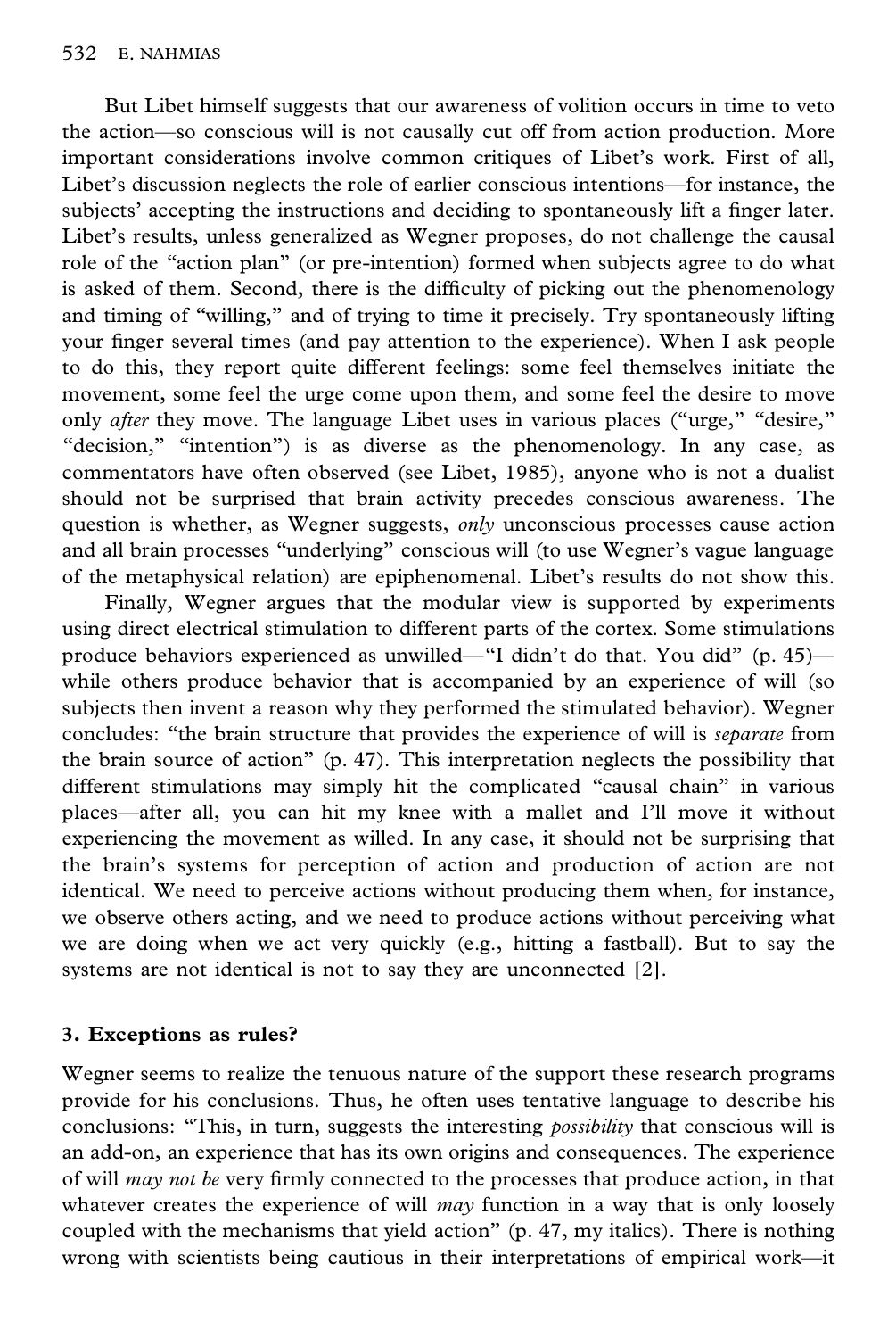should be commended. But Wegner's use of such language can itself be interpreted in two ways—as an indication of his caution or as an indication that the work he cites can only support the claim that *sometimes* the experience of will can occur without the relevant action and vice versa.

In fact, most of the experiments and experiences Wegner discusses throughout the rest of the book are best seen as supporting this interpretation—that there are various exceptions to the rule that our conscious experiences of our actions correspond with those actions. But the fact that there are these exceptions does not show that, in the *normal* cases of correspondence, conscious will is causally irrelevant. Just because consciousness of willing an action *can* be separated from the action does not mean that when they are not separated, consciousness is not causally relevant (just because *A can* occur without *B* does not mean that when *A does* occur with *B*, *A* is not a cause of *B*) [3].

Wegner asserts that the exceptions may in fact be the rule, but he offers little support for that claim beyond the hypothesis of modular epiphenomenalism itself [4]. For instance, after discussing automatisms—behaviors an agent performs without experiencing conscious will, such as moving a Ouija board or automatic writing—Wegner concludes, "If conscious will is illusory, automatisms are somehow the 'real thing', fundamental mechanisms of mind that are left over once the illusion has been stripped away. Rather than conscious will being the rule and automatism the exception, the opposite may be true: automatism is the rule, and the illusion of conscious will is the exception" (p. 143). His idea is that automatisms are produced by "the same kinds of processes that create intentional action" but the interpretive process, an add-on for actions experienced as intentional, is bypassed or obstructed in some way so it does not produce the illusion of conscious control (p. 130). But another interpretation is that automatisms are *not* produced by the same kinds of processes that create intentional action precisely because the causal role of conscious intention has been bypassed. It seems that neuroscientific data would be most useful to test between these hypotheses, but Wegner offers no such evidence (beyond that discussed above, which does not directly apply to automatisms).

Wegner argues in Chapter 3 that the interpretive process that creates the experience of conscious will works according to the theory of "apparent mental causation." We experience our conscious thoughts and intentions as causing our actions when they fit three criteria which, he claims, drawing on Hume, "people use in the perception of causality more generally" (p. 64): (1) *priority*—the conscious thoughts and intentions (hereafter, just "thoughts") must precede the behavior they represent, usually by 1–5 seconds; (2) *consistency*—the thoughts must be consistent with the actions (this will often be apparent because they are semantically related); (3) *exclusivity*—we believe our thoughts cause our actions to the extent that we do not perceive other factors that might be likely causes of the actions [5].

Most of Wegner's examples focus on cases in which one of these three principles breaks down so that we do not experience ourselves as causing behavior that we are in fact causing (illusion of non-control) and cases in which, because the three principles are met, we experience ourselves as causing behavior that we are *not*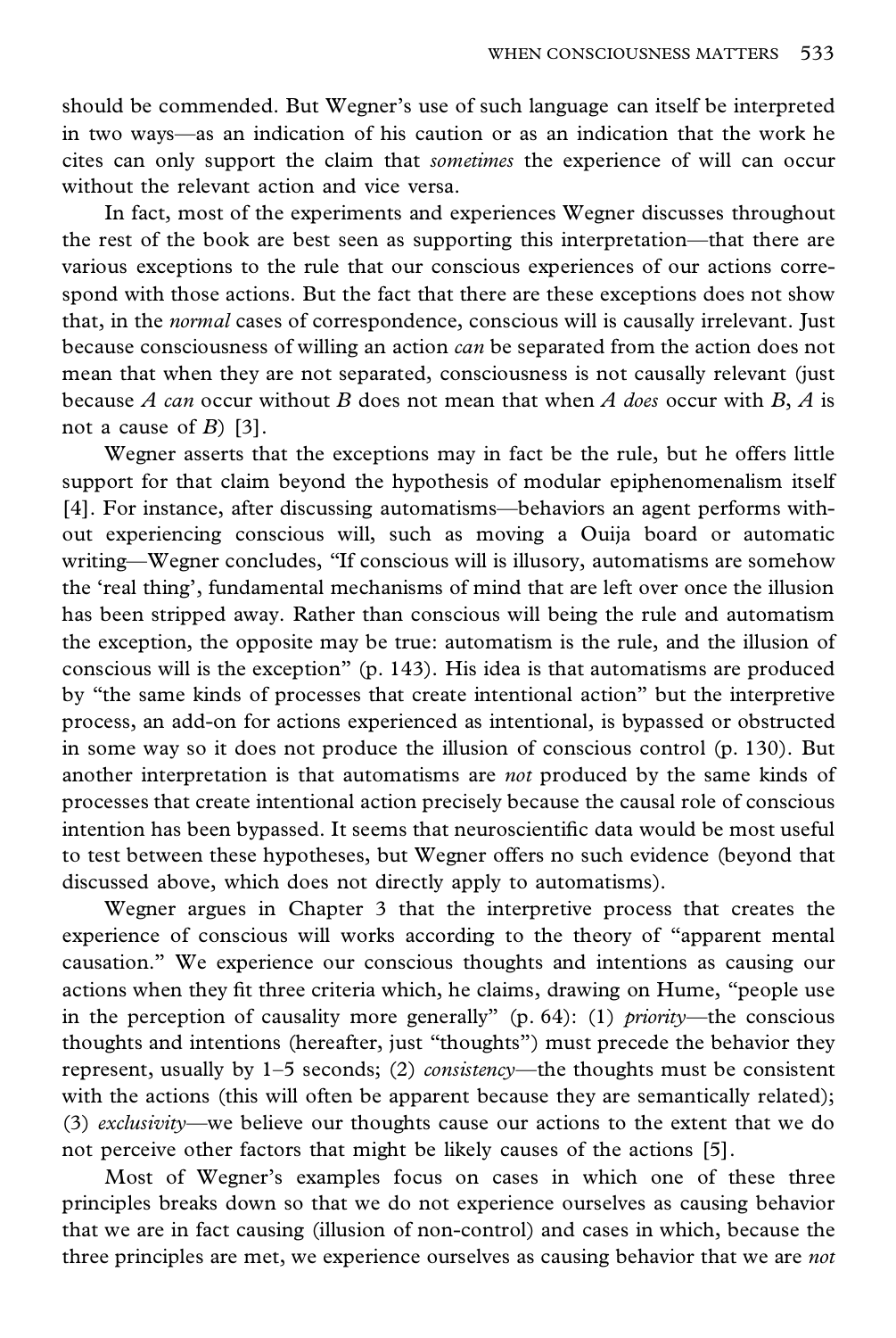in fact causing (illusion of control). For instance, in the "I Spy" study, by creating the experience of consistency, exclusivity, and especially priority, Wegner could induce subjects to think they controlled a computer mouse when they did not (pp. 74–78). Conversely, people feel out of control when they perceive some alternative cause of their behavior (thus losing the experience of exclusivity), such as internal impulses or external agents (as in hypnosis or schizophrenics' hearing voices). Wegner cites the classic automatisms (Ouija boards, automatic writing, etc.) as prime examples of voluntary actions—though the use of "voluntary" seems questionable—which are not experienced as consciously willed, usually because the principle of consistency breaks down. We do not understand how our specific movements could be caused by our thoughts since we do not consciously intend those movements. Sometimes our actions are even produced by trying to resist them, as in ironic processes in which trying *not* to think about or do something can increase the likelihood of thinking about or doing it (Wegner is known for his work on ironic processes, summarized in *White bears and other unwanted thoughts*, 1989).

Other examples Wegner discusses in depth (in Chapter 4) include dissociative experiences, ideomotor action, dowsing, and the chevreul pendulum, each of which involves agents' producing movements without feeling like they are. In Chapter 8 he analyzes hypnosis in a similar way: the empirical will succumbs to the suggestions of the hypnotist while the conscious will, "associated specifically with an executive or controlling module of mind," is bypassed (p. 301). The hypnotized agent does not feel out of control but he does not feel he is consciously controlling his actions either. In Chapters 6–7 Wegner discusses the converse cases in which our interpretive module goes awry and attributes conscious intentions and control where there is none. This so-called "action projection" includes the case of Clever Hans (and other examples of anthropomorphizing animals and objects), the tragic case of facilitated communication [6], and joint ventures in which people may project their intentions onto those of the group. It also includes the creation of "virtual agents," such as ghosts, spirits, gods, and alternate personalities, by projecting purposeful intentions onto patterns of events or behavior. Wegner ends the chapter by postulating that these exceptional cases may represent the rule for how individuals create a sense of self: "We achieve the fact of having a perspective and being a conscious agent by appreciating the general idea of agents overall and then by constructing a virtual agent in which we can reside" (p. 269).

I should point out that Wegner describes all of these cases with lucid prose and charming wit. Most of the examples are inherently interesting since they are, well, weird, but Wegner also slips in lots of jokes and puns to keep the reader entertained (the bad puns are better than no puns at all). I certainly recommend the book as an informative and fascinating journey through some of psychology's puzzles—and as I explain in my conclusion, I recommend it as a type of book that needs to be reckoned with. But returning to his central thesis, I think Wegner has misinterpreted, or at least exaggerated, the ramifications of these psychological puzzles.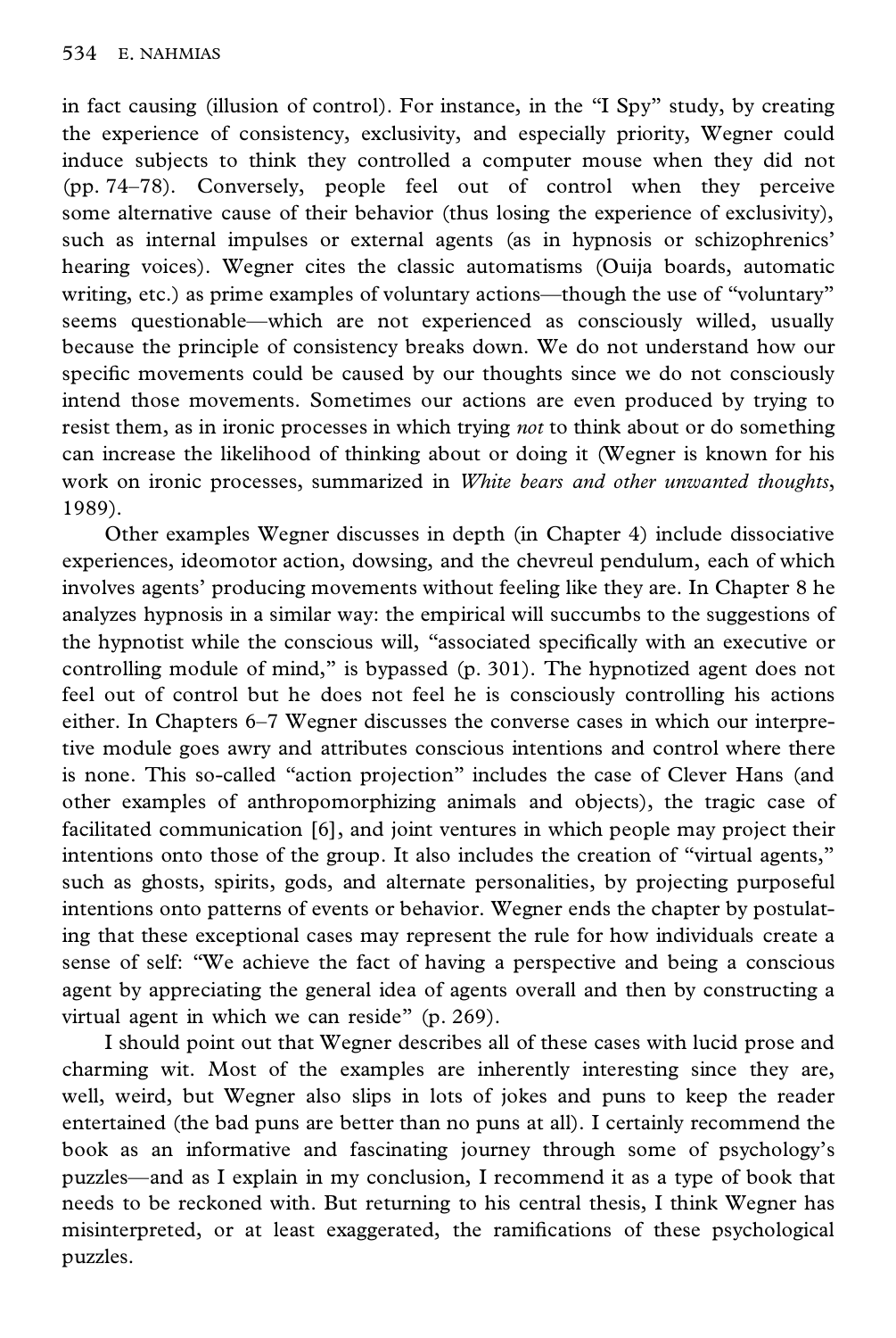## **4. When consciousness matters**

When all is said and done, Wegner has offered no evidence or arguments against this proposal: certain brain processes have the property of being consciously represented to the agent as the mental states we describe as beliefs, desires, intentions, and actions (for instance, my brain is currently going through processes which I experience as something like "I think this proposal makes sense," "Type out the words 'this proposal makes sense'," and so on). How it is that these brain processes have these experiential properties is currently a mystery (that is the hard problem of consciousness). But if these processes did not have their representational properties, then they would not have the causal powers they have (for instance, they would not allow me to represent various ways of carrying out my intentions and hence would not allow me as much flexibility to inhibit or adjust my actions) [7]. Hence, my conscious experiences have important causal influences on my actions.

Granted, I do not represent the brain processes themselves and so, in some sense, my experience of conscious will is illusory (perhaps in the same sense that my experience of tables as solid is illusory). But my experience is not illusory in the sense of being epiphenomenal or even inessential for most of my actions. And even though the conscious experiences may involve brain systems distinct from the systems that produce some behavior, consciousness is not a separate module, a box which receives input but produces no output relevant to behavior. Furthermore, there is no reason to suggest that these brain processes have their causal powers only in virtue of their mechanistic, neural properties rather than their psychological/functional/representational properties—no more than there is reason to suggest that the neural properties "lose out" their causal powers to the quantum-level properties they are identical to (or supervene on), or that genes do not have causal properties because only DNA molecules do [8].

Finally, *sometimes* I behave in ways that look (but don't feel) similar to purposeful actions but without engaging the brain processes that have these representational properties (e.g. hypnosis and automatisms). And sometimes my behaviors, or those I observe in other agents, are so similar to behaviors that are usually accompanied by conscious intentions that I (unconsciously) attribute conscious control to them (e.g. anthropomorphism). That purposeful behaviors and conscious awareness of their causes can come apart should not be too surprising, but without the "rule" that they usually do *not* come apart, the exceptions would not be intriguing. Indeed, I think Wegner's intriguing book has in fact offered some evidence that *supports* the proposal I have just described.

But even if Wegner's modular epiphenomenalism is more accurate than my proposal, he does not give conscious experience its proper due. Perhaps to make his thesis more exciting by making it more threatening, he seems to push it towards the more expansive epiphenomenalism that allows no important role for consciousness will in producing actions. He allows the experience of will a retrospective role—it connects us to our past actions—but he allows it no prospective role. This is a mistake.

There are several ways that conscious representations of future actions seem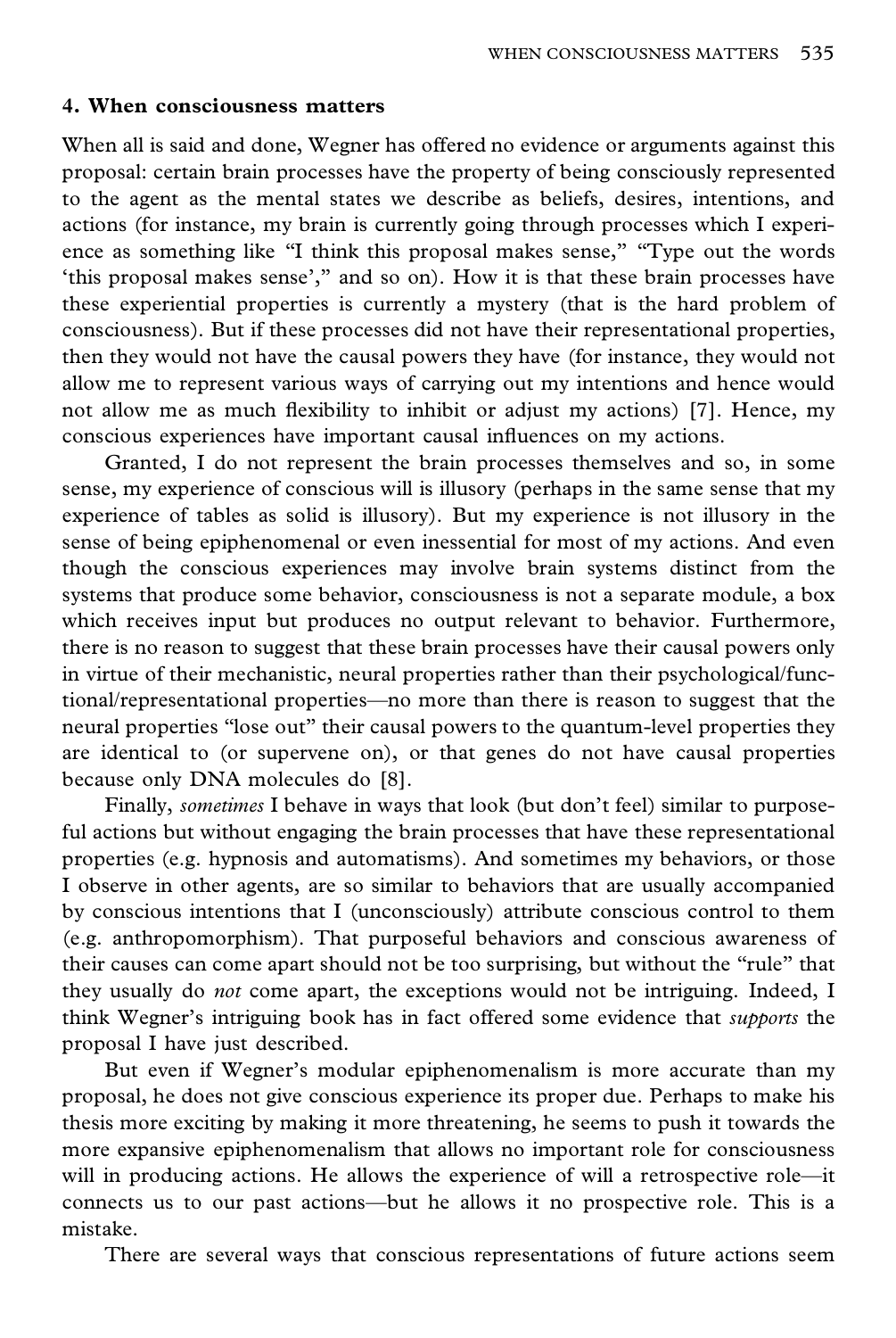essential to the way we perform them. One involves inhibition. For many types of action, in order to inhibit doing them, it is crucial to be able to represent them. Consider examples of intentional deception that require inhibiting an action (say, an eye gaze towards a hidden object) to avoid providing information to a target (theory of mind may also be necessary for such deception). Libet's interpretation of his experiments suggests conscious awareness of our volitions allows us to inhibit them (what he calls "veto power"). Wegner himself writes, "Conscious processes are more flexible and strategic" than unconscious ones  $(p, 57)$ . This is in part because they allow us to represent and compare various actions and chose which of them satisfies certain goals. And ironically, the ironic processes Wegner studies suggest that conscious volition *is* causally relevant to action since, in these instances, trying to achieve a certain goal (e.g., to inhibit thoughts about white bears) often *causes* the goal to be frustrated. These exceptions, however, should not be confused with the rule that conscious intentions to achieve a goal generally facilitate actions that achieve the goal.

Indeed, the most obvious way that conscious will plays a causal role in behavior involves developing general goals or plans for behavior—that is, the activity involved in deliberating, deciding, forming prior intentions, and carrying out extended actions (see, for instance, Bratman, 1987; Searle, 2002). It is strange that Wegner discusses some of these points when he overviews the philosophy of action early in the book (pp. 18–20), only to ignore them when he advances his main thesis. His modular epiphenomenalism seems meant to apply to the conscious intentions we experience as occurring only just before we act, and most of his examples do not address planning, deliberation, or extended actions. But I think these are activities in which we feel our conscious thoughts and intentions as causally influencing our actions even if they occur much earlier than the actions (and even if we do not then experience an immediately prior conscious thought).

For instance, when we decide to drive home, to propose marriage, to reconcile with a friend, to study, or to water the plants, we form general "action plans" without filling in most of the detailed behavior that will constitute the actions. Indeed, a little phenomenological investigation seems to suggest that we do not consciously will most of our specific movements, except in cases where the actions are being learned, are difficult, or require inhibition, etc. The "quick actions," such as typing, that Wegner discusses (pp. 56–59) to demonstrate that consciousness is too slow to occur before such actions seem instead to bolster the idea that conscious will simply does its job earlier—for instance, when we decide what to type or that we will try to hit the fastball or, in the Libet experiment, that we will move our finger at some unspecified time. Wegner instead concludes that "consciousness pops in and out of the picture and doesn't really seem to do anything" (p. 59).

Furthermore, what we feel most responsible for are the plans and policies we make for our own lives, the decisions we make after conscious deliberation about what sort of motivations we want to move us, what types of actions we want to perform, what sort of person we want to be. Conversely, we can also feel responsible for actions we perform without conscious will. Consider an athlete who is playing "unconsciously"—she may be hyper-conscious of what is going on around her but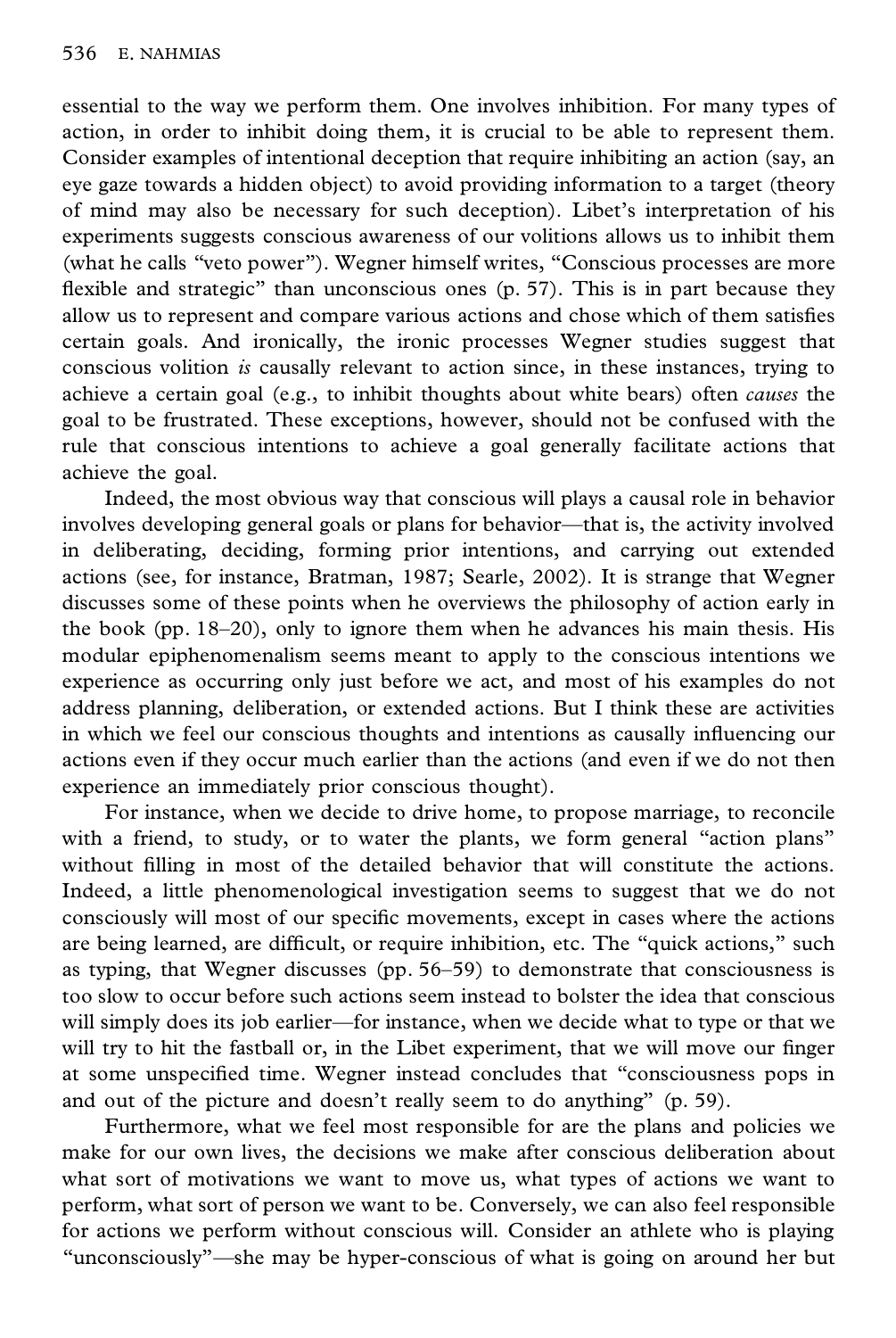she is not consciously willing her specific actions. Nonetheless, she feels responsible because she has trained precisely so that she can act without consciously willing her actions [9]. Musicians and actors aim for the same goal. Indeed, we all aim to be able, in many types of situations, to act without the feeling of will, but in accord with the plans we have consciously formed. And we feel free and responsible for the actions that accord with these plans, regardless of whether we consciously will each of them.

Wegner ends his book with his own solution to the question of free will. Basically, he suggests that by explaining how the brain gives rise to the experience (the illusion) of conscious will, we can explain why we feel in control of some of our actions and feel morally responsible for them. This, of course, is no solution at all, since no one wants the experience of conscious will, self-control, and personal responsibility to be illusory, to be mere feelings that do not correspond to reality. What we want is that our conscious selves have a real influence on what we do, on what we become. We want (prospectively) to act on our reasons, not first to act and then (retrospectively) to rationalize why we acted. We want to know what we're doing and (at least sometimes) why we are doing it. I think we can have this sort of free will, and it is most evident in our conscious, sometimes self-reflective, deliberations and plans (see, for instance, Bratman, 1984; Nahmias, 2001; Searle, 2002).

There is a reason we don't think the correlation between a lifetime without stepping on a sidewalk crack and a mother never breaking her back is a real causal correlation. Even if we are too superstitious to test the counterfactual, we cannot imagine how the two events are physically connected in the right way. But the correlation between conscious intentions, plans, and thoughts and the actions they represent are not so physically isolated. Even if, as Wegner suggests, they are produced by distinct systems in the brain—a claim I have disputed—nothing in the brain is completely isolated. It would be a miracle if the system that deliberates, decides, and forms general action plans did not causally influence the system that produces bodily movements. Or perhaps it would just be epiphenomenalism—the strong kind that says no conscious process does anything. But since Wegner does not discuss what his modular epiphenomenalist thesis has to say about these types of conscious processes, he leaves the reader wondering how threatening the illusion of conscious will is meant to be [10].

## **5. Conclusion: why philosophers should respond to Wegner's work (and work like it)**

Wegner claims, "Philosophers have given us plenty of 'isms' to use in describing the positions that can be taken on this question [of free will and determinism], meanwhile not really answering it in a satisfying way" (p. iv); they have "generated a literature that is immense, rich, and shocking in its inconclusiveness" (p. 26). We philosophers would respond that we have not solved this problem because it is not easy! In fact, some claim our limited human brains will never be able to understand how our brains are conscious or how it is that we could have free will (e.g., Noam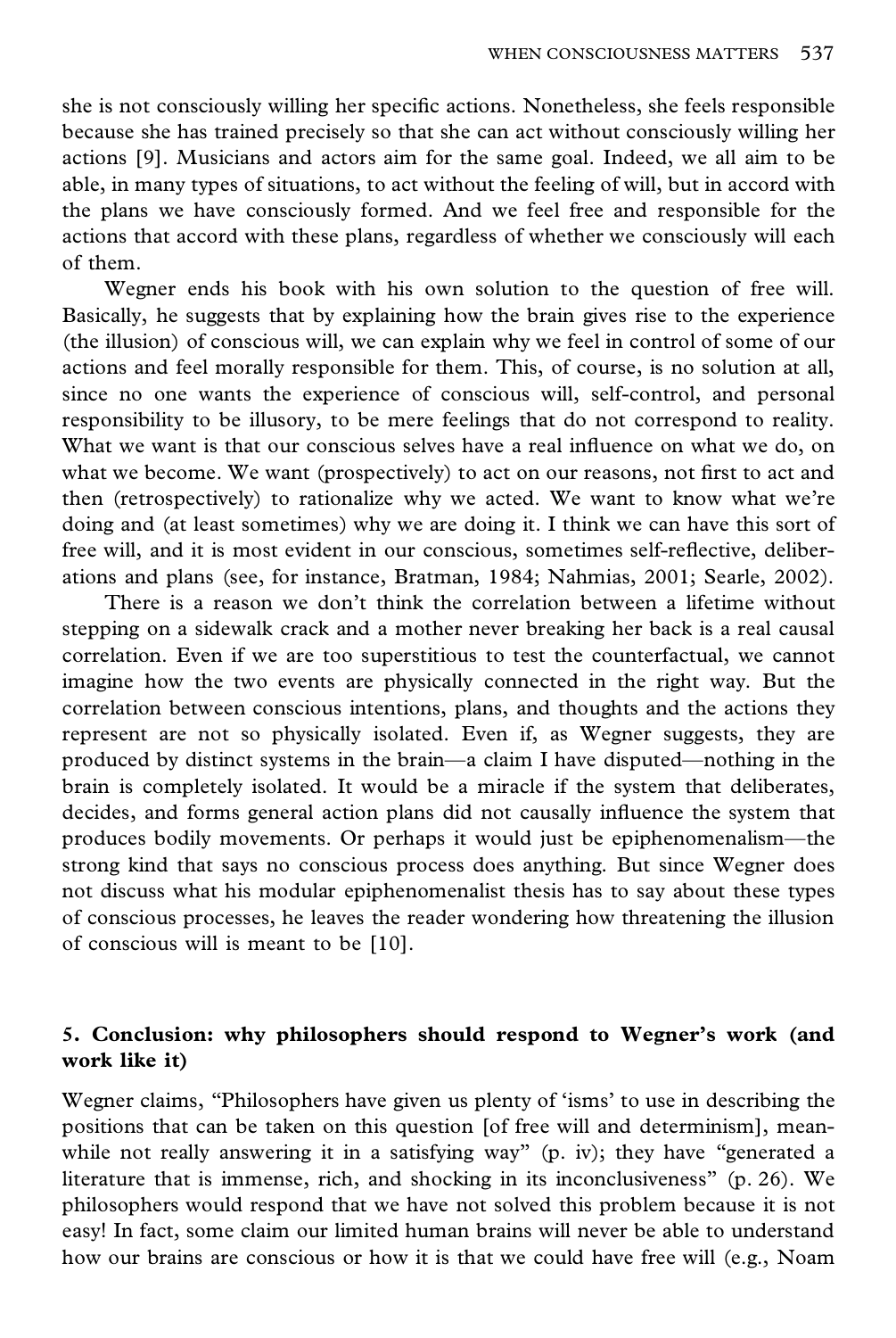Chomsky's and Colin McGinn's mysterianism and Peter van Inwagen's recent views on the mystery of metaphysical freedom—positions I do *not* agree with).

But there is a danger in the way philosophers have dealt with the problem of free will. We have generated volumes in the deadlocked debates between compatibilists and incompatibilists, without appreciating that these two camps generally agree about *almost* everything necessary for free will—everything but whether indeterminism of some sort is essential. We generally agree, for instance, that free will requires that our conscious deliberations make a difference in what we do, that we have the ability to act according to our reflectively considered desires and reasons, and that we have conscious control over some of our actions as we perform them. So, when someone—like Wegner, who aptly recognizes the essential connection between the problems of consciousness and free will—suggests that we don't even have these abilities, we should collectively take notice.

We should take notice because other people will. For most philosophers the problem of free will may be about whether it is compatible with the metaphysical thesis of determinism. But the rest of the world does not feel as threatened by metaphysical vagaries (which may be unverifiable). For them, the problem of free will, when it goes beyond the sociopolitical problems of freedom, is usually about whether free will is compatible with the way science tells us we are (and I hasten to add that, despite confusion about the issue, scientific explanation is not equivalent to deterministic explanation). What makes people worry about free will is a type of reductionist view disseminated through popular science books, like Robert Wright's *The moral animal* and Matt Ridley's *genome*, and through ubiquitous media reports about genes for personality traits, brain areas that control deliberation and emotion, and evolutionary stories about our sexual, addictive, and aggressive instincts [11]. These views represent the scientific revolution that novelist Thomas Wolfe summed up for thousands of Duke graduates at the 2002 Commencement:

Man's view of himself is changing very rapidly. Within the next twenty years I think you'll feel its effects. After Darwinism, after Freudianism, there's now a tremendous influence of neuroscience  $\ldots$  If I may reduce with terrible reductiveness the bottom line of neuroscience, it is that let's not kid ourselves, we're all concatenations of molecules containing DNA, hard wired into a chemical analogue computer known as the human brain, which as software has a certain genetic code. And your idea that you have a soul or even a self, much less free will, is just an illusion.

The idea that the self and free will are illusions may never be able to force its way into our collective consciousness (though this will likely depend on what that idea is supposed to mean). But Wolfe's public address is buoyed by books like Wegner's, despite Wegner's concluding attempts to put a happy face on his thesis. And such views matter. The degree to which people feel they can control their actions and be responsible for them varies across cultures, eras, and individuals. Information from the sciences (and philosophy) can influence how these feelings play out, as demonstrated by debates over legal responsibility—from the insanity defense to the Twinkie defense—and political philosophies—from conservatives' view that individ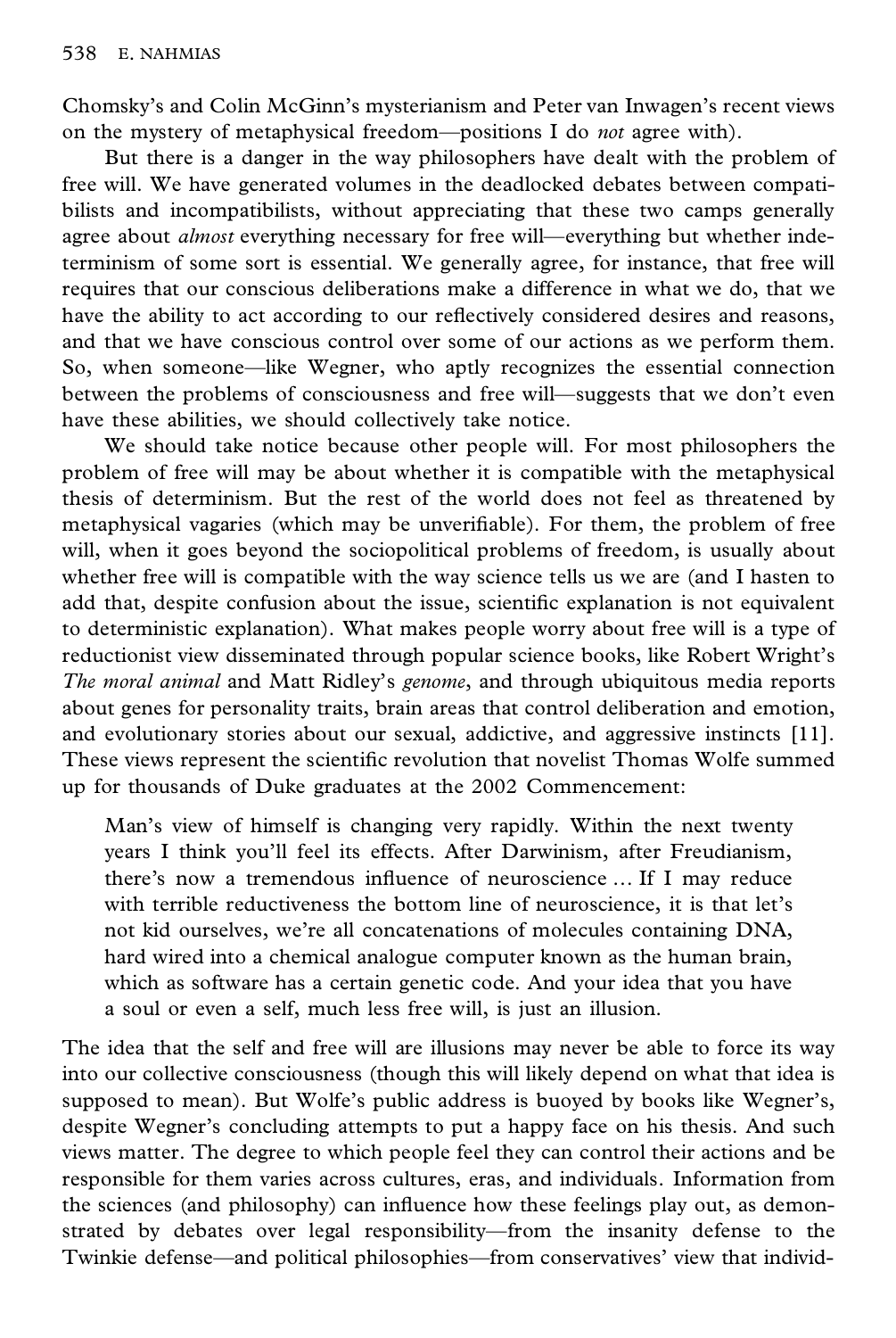uals are generally responsible for their position in life to liberals' view that society bears much responsibility for individuals' adversities.

In the face of these important issues, philosophers should not sequester their debates about free will to issues like metaphysical determinism, which may be relevant but whose relevance is often far from clear. We should engage with books like Wegner's because it is part of our job to examine the philosophical and ethical implications scientists draw from their experimental results and to make sure they are not inferring more than they should—indeed, a book like Wegner's helps remind a philosopher how important our distinctions and debates (e.g., about the mind– body problem) can be. At the same time, we should also learn about the empirical facts such books present so that our own theories are not out of touch with the way things are.

I have suggested that Wegner's *The illusion of conscious will* is successful in presenting a host of empirical facts that inform us about the way we think and act (though mostly in marginal situations). We should pay attention to these facts. But the book is not successful in presenting a decisive challenge to the folk intuition at the heart of philosophical conceptions of free will, that our conscious experiences of our deliberations, planning, intentions, and actions often play an essential role in what we do. Were it otherwise, then this fourth scientific revolution would truly be a knockout blow to what Freud called our "naïve self-love"—or, as Jerry Fodor put it, in the context of a closely related debate: "If it isn't literally true that my wanting is causally responsible for my reaching … and my believing is causally responsible for my saying … then practically everything I believe about anything is false and it's the end of the world" (1990, p. 196). We philosophers should keep our guards up against any blow that would be the end of the world [12].

## **Notes**

- [1] Notice in this quotation (and others cited below) a phenomenon common throughout Wegner's book (and many scientific books that discuss the mind–brain relationship): the words used to describe the relationship—"underlying," "allow," "manufactured by," "yield"—are vague and sometimes contradictory. Questions about the metaphysical relationship between mental and physical properties (e.g. supervenience, identity, causation, correspondence, etc.) are avoided.
- [2] Interesting research on "mirror neurons" has found neurons in primates' premotor cortex that activate both when the subject moves in particular ways and when the subject perceives similar movements in others, suggesting that at least in this brain area, representation of action production and action production are not cut off from each other, perhaps facilitating imitation (see Gallese *et al*., 2002).
- [3] This sort of fallacious reasoning sometimes appears in discussions of phenomena like blindsight when people argue that, because (some) visual stimuli *can* be discriminated without conscious awareness, consciousness is not in principle necessary to visual perception. Or more comprehensively: because it seems possible to perform complex behaviors like ours without consciousness (e.g. robots), *our* conscious processes are not causally necessary for our behavior.
- [4] However, another source of evidence Wegner takes to support the rule that "consciousness doesn't know how conscious mental processes work" (p. 67) comes from social psychology research that suggests we cannot correctly introspect on the causes of our mental states or behaviors—e.g. generally we misattribute causation to character traits rather than situational factors. In Nahmias (forthcoming), I argue that the implications of such research have been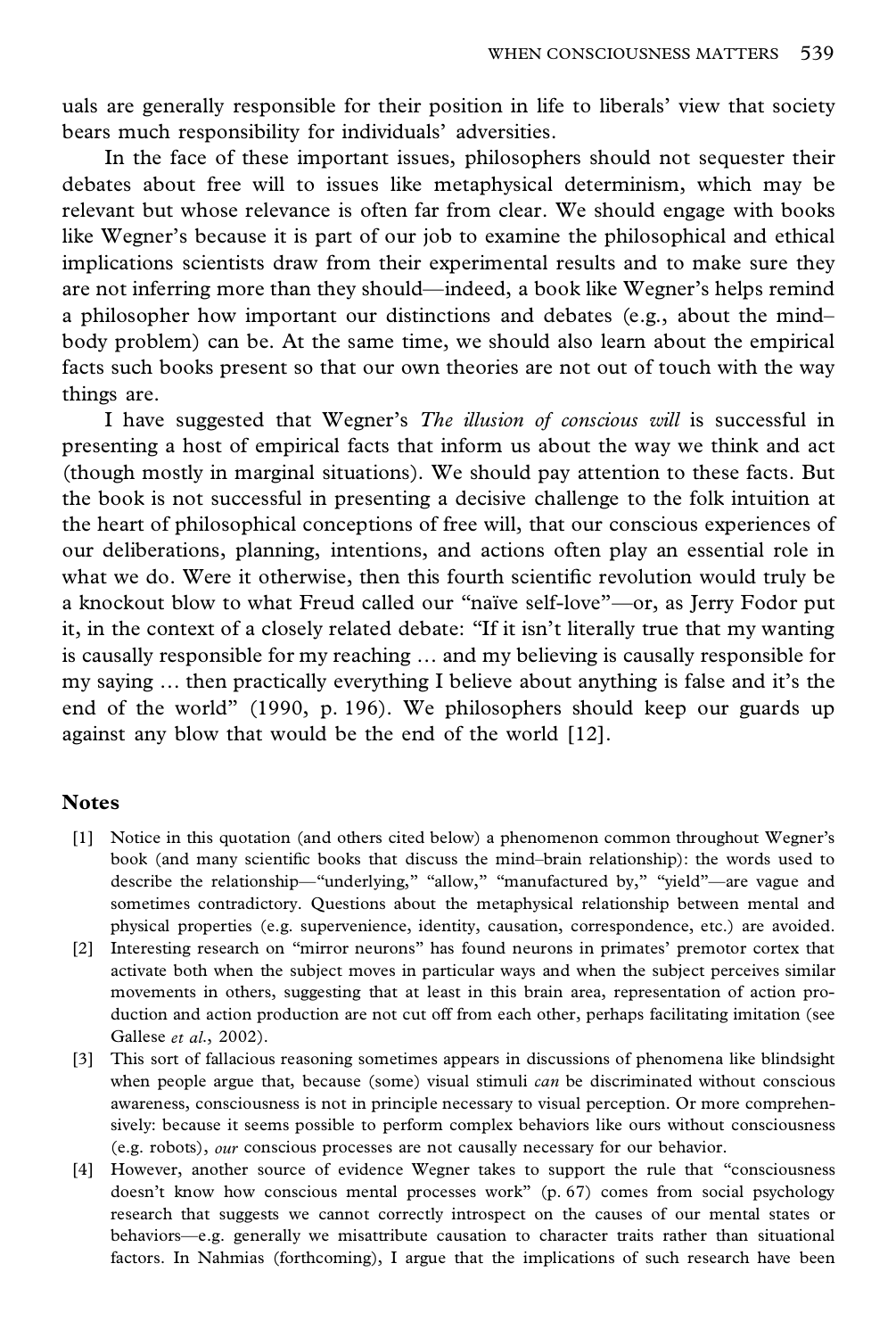exaggerated, often because, like Wegner, the theorists interpret abnormal cases as representing the norm.

- [5] Wegner's use of Hume is suspect (see pp. 13–14, 64, 66); he suggests that Hume showed us that our perception of the constant conjunction between our conscious intentions and our actions is not evidence of a real causal relation, but Wegner does not apply Hume's skepticism to the low-level mechanistic processes dubbed the "real causes of human action" (p. 97). Also, a consistent use of Hume would allow that, even if conscious will and action are not *constantly* conjoined, certain *instances* are; the exceptions might, as I suggest, be *exceptions*. Note also that Humean accounts of causation are controversial.
- [6] Facilitated communication involves facilitators holding their hands over those of a disabled person to help him or her type messages on a keyboard. Despite their belief that they are not active in composing the messages (their lack of conscious will), it has been shown that they are responsible for the content of the messages.
- [7] I present this counterfactual in terms of physical (or natural) necessity: I make no claim about consciousness being metaphysically (much less, logically) necessary for certain behaviors. For the purposes of understanding Wegner's empirical claims, this type of necessity is the relevant one.
- [8] This analogy between different examples of reductionism is, of course, too simple, but the point is that Wegner's continual claim that only unconscious mechanisms are real causes requires an argument he does not provide.
- [9] Olympic soccer star Tiffany Milbrett explained her game-tying goal during stoppage time of the 2000 gold-medal match in this way: "I had no thoughts. My body just did what it did." Also, see the Norman–Shallice (1986) model of action which posits two complementary processes in controlling and guiding action, one that deals with novel or difficult actions that require conscious attention and one that deals with simple, well-learned, and habitual skills that do not require attention. The latter involve "motor schemata" which can carry out quite complex movements, though consciousness of the behavior still allows the agent to become aware of any deviations and correct for them (as when a musician hits a wrong note).
- [10] The closest Wegner comes to discussing the role of consciousness in deliberation and planning is when he mentions controlled mental processes and actions (p. 97), where he says, "The ability to know what one will do, and particularly to communicate this to others verbally, would seem to be an important human asset," but he also claims that "even if [these actions] occur along with an experience of control or conscious will, this experience is not a direct indication of their real causal influence." He refers to a forthcoming article where he will spell out this argument, "Who is the controller of controlled processes?" My guess is he will end up sinking into the stronger form of epiphenomenalism.
- [11] See Chapter 17, "Blaming the victim," of *The moral animal* (Pantheon, 1994), and Chapter 22, "Free will," of *genome* (Fourth Estate, 2000). Earlier books that sparked these flames include Richard Dawkins' *The sel sh gene* and E.O. Wilson's *On human nature*. Needless to say, each of these books has been more widely read and discussed than any recent philosophical work on free will.
- [12] Thank you to Al Mele, Brandon Towl, and Cheryl Kopec Nahmias for helpful comments. Funding support from an FSU FYAP grant.

## **References**

- BRATMAN, M.E. (1987). *Intentions, plans, and practical reason*. Cambridge, MA: Harvard University Press.
- FODOR, J. (1990). *A theory of content and other essays*. Cambridge, MA: MIT Press.
- FREUD, S. (1989/1920). *Introductory lectures on psycho-analysis*. New York: Norton.
- GALLESE, V., PEIRFRANSCESCO, F., KOHLER, E. & FOGASSI, L. (2002). The eyes, the hand, and the mind: behavioral and neurophysiological aspects of social cognition. In M. BEKOFF, C. ALLEN & G. BURGHARDT (Eds) *The cognitive animal*. Cambridge, MA: MIT Press.